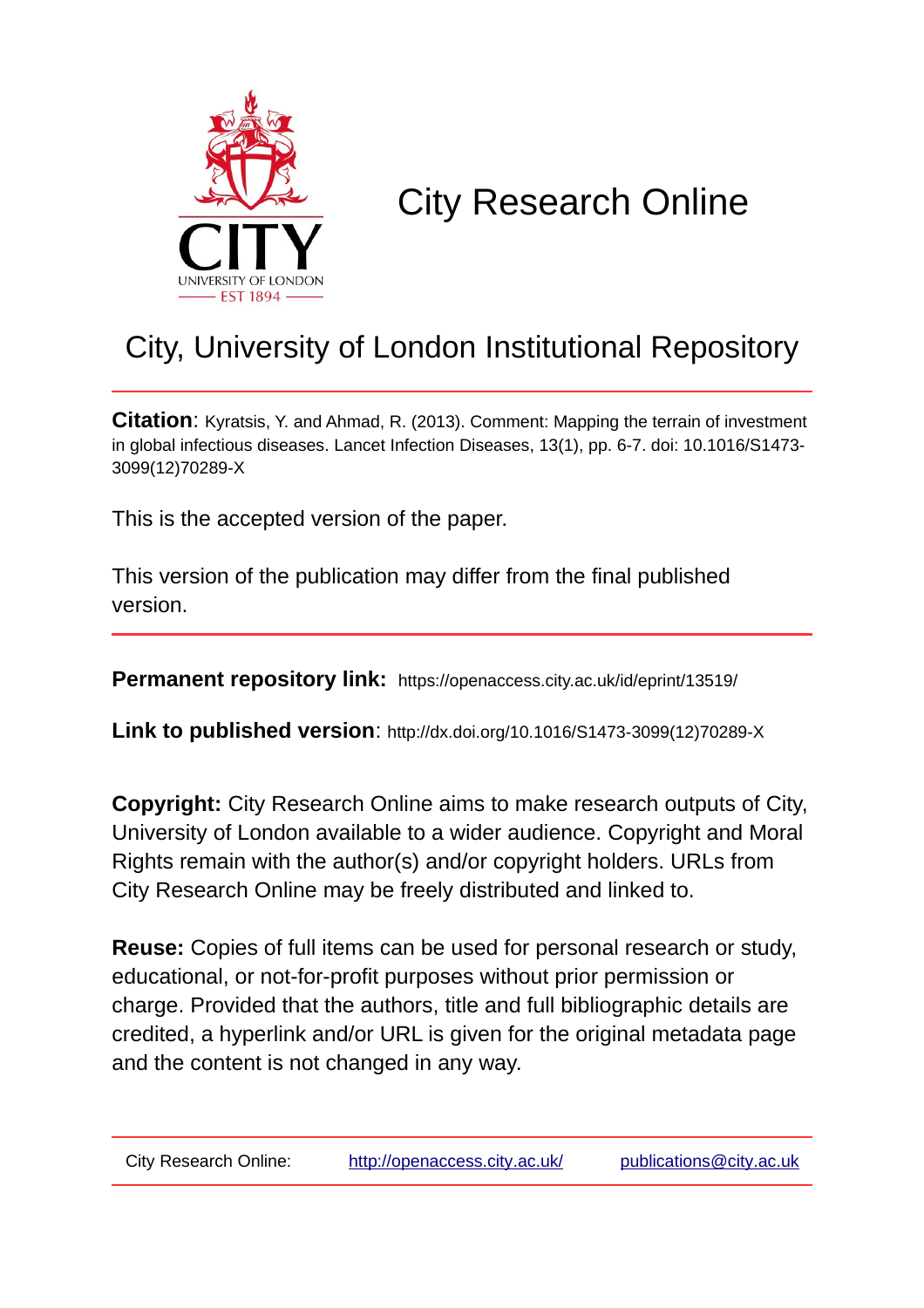### **MAPPING THE TERRAIN OF INVESTMENT IN GLOBAL INFECTIOUS DISEASES**

### Dr YIANNIS KYRATSIS

### Dr RAHEELAH AHMAD

National Centre for Infection Prevention & Management, Faculty of Medicine, Imperial

College London, Hammersmith Hospital campus, DuCane Road, W12 0HS, UK (YK & RA);

and School of Life of Medical Sciences, University of Hertfordshire, Hatfield, UK (RA)

Correspondence email address:

[y.kyratsis@imperial.ac.uk](mailto:y.kyratsis@imperial.ac.uk)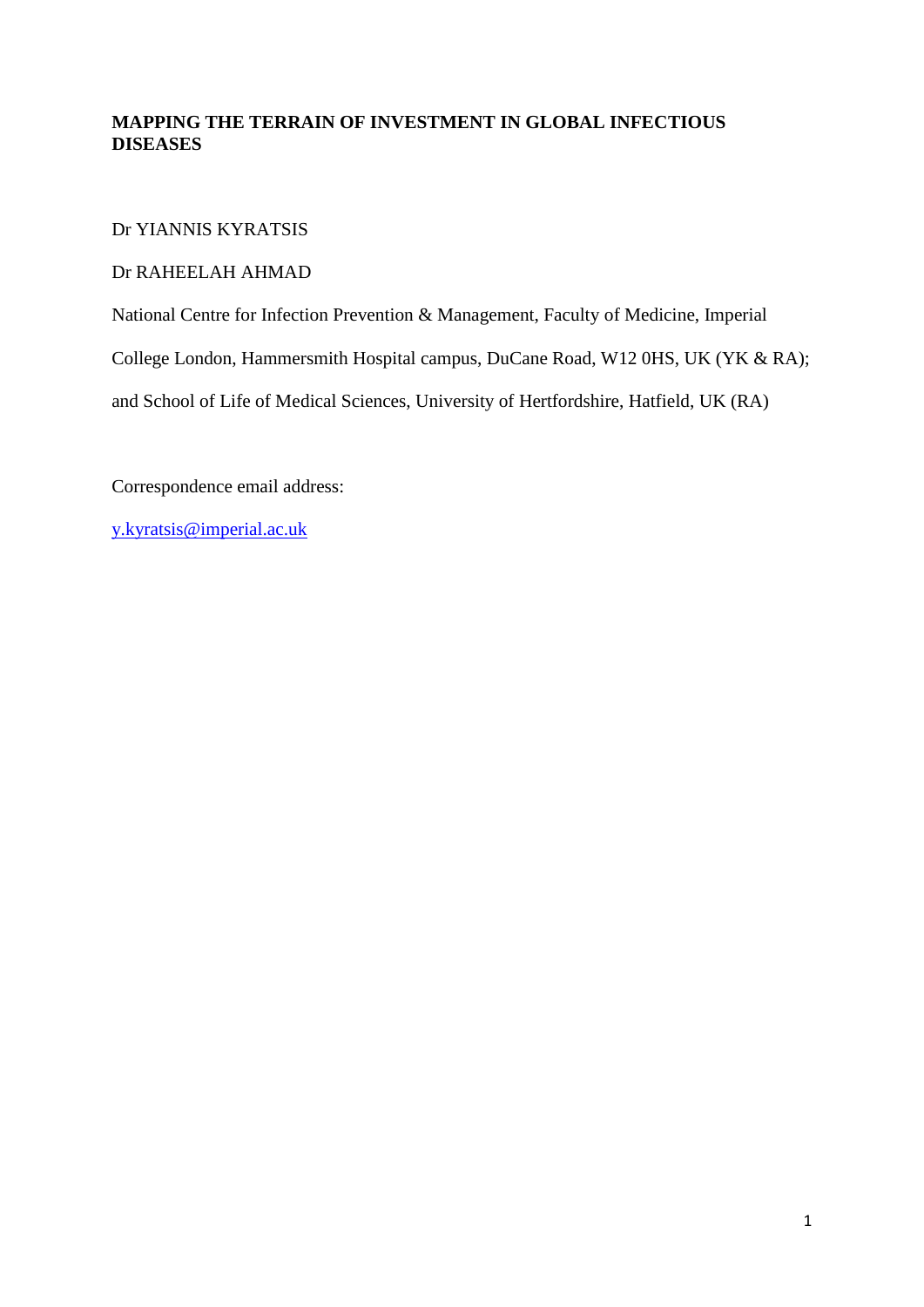The limited resources available for research into global infectious diseases make the setting of priorities inevitable. The priorities of funding agencies largely dictate the type of research done, as well as the health issues and diseases studied [1]. Global health research governance needs to be transparent while the funders make difficult choices with the aim of channelling funds where most needed. This openness is crucial for maintaining public confidence and continued support. Defining public need is not straightforward. Few published reports address the issue of resource allocation and research prioritisation in a longitudinal, comparative, and transparent manner. The potential effect of investments in research is not always clear. Research prioritisation depends on the potential health implications, amount of risk entailed, and type of research and development support needed, factors which can differ drastically from disease to disease [2,3]. In some cases there might be need for basic research, whereas in others the need might be for developmental, clinical, or implementation research. Decisions on how to prioritise research investment are further mediated by the diverse health needs of countries, previous experiences, values, and preferences of both funders and aidrecipient countries. We need a better understanding of the research funding landscape [1, 4]. In Michael Head and colleagues [5] present a robust and transparent model (with an open access database) for mapping research investment in global infectious diseases. This study is the first in-depth analysis of the UK's contribution to infectious disease research, which amounts to more than £2·6 billion (from 1997 to 2010) and includes more than 6000 studies. The UK is the second largest investor in global health, and no detailed analysis with longrunning data of research investment has been previously published. By comparing funding with disease burden (disability adjusted life years and mortality), Head and colleagues identify inequities in resource allocation. Suggested underinvestment includes research focusing explicitly on infections in elderly people and children. Investment for research into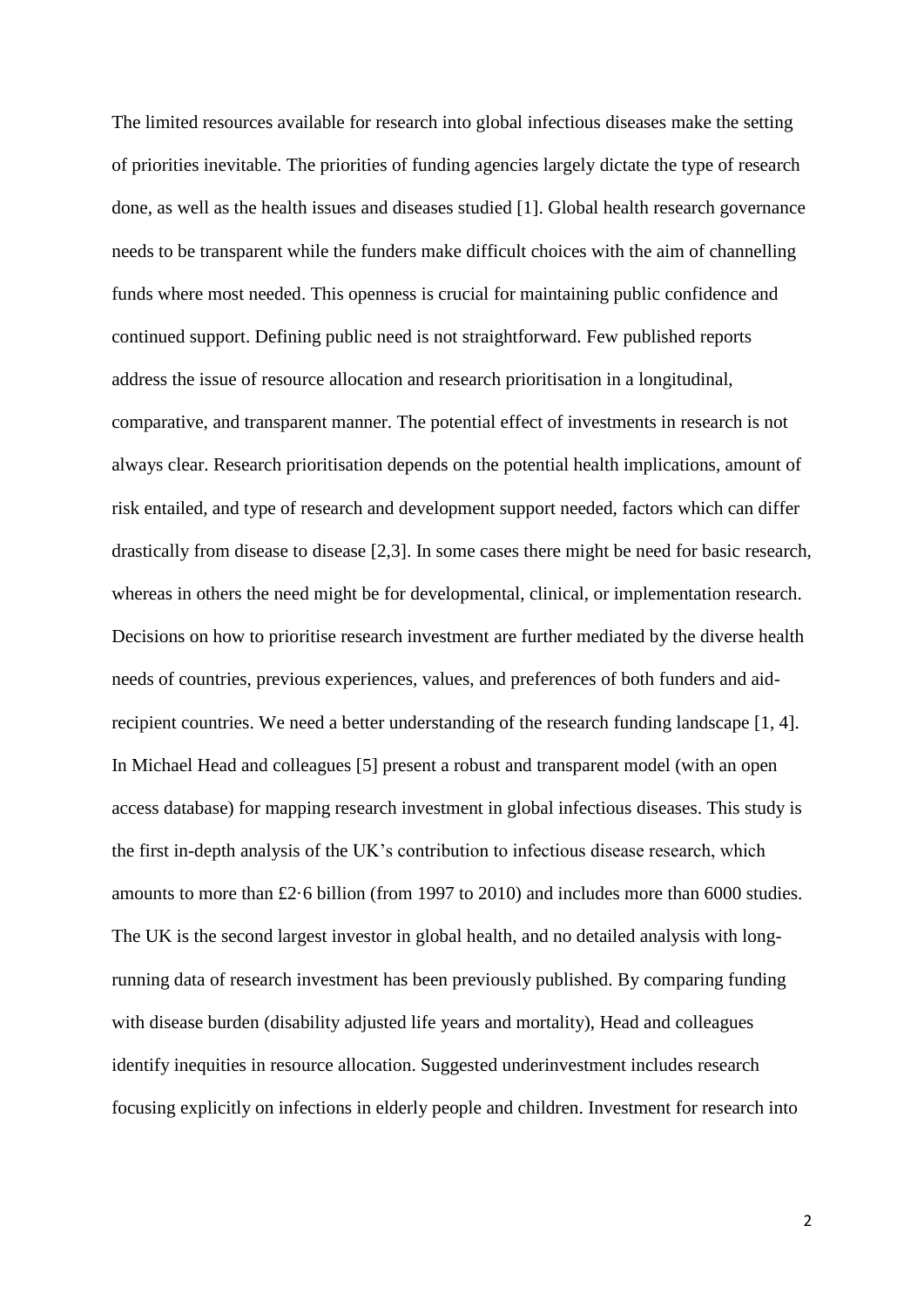neglected tropical diseases, gastrointestinal infections, and sexually transmitted infections excluding HIV are also reported as lower than their global burden.

Having considered this important research, we now propose two avenues that we feel are relevant to the research, policy, and practice communities. First, we suggest more attention toward the present gap in the later stages of the translational research path (implementation and scale up of interventions) within the sphere of global infectious diseases [6]. Second, we propose that future analyses focus on broader themes within and across specific communicable and non-communicable diseases. The suggested themes are health inequalities and integration of interventions with health systems. We feel that these considerations will provide an enhanced basis for future planning for maximum patient and public benefit. We know that a substantial proportion of research evidence does not translate to policy or practice, or feature in decision making [7, 8]. Does high disease burden always need the generation of more research? Should the emphasis rather be in making this research more accessible and relevant? Although the study apportions 26·8% of the research as operational research, this proportion included evaluations, implementation research, surveillance, and epidemiological studies. We do not know what proportion are studies that focus on behaviour-linked research or the development of delivery mechanisms for existing and new interventions, including those aimed at the broader health system to decrease the burden of global infectious diseases. This categorisation that draws on the social sciences and organisational research has implications for the prevention of infectious diseases of poverty [6], and is important in addressing the persistent challenges where effective treatments exist. Such research could be complimented by focusing on the integration of vertical and standalone disease programmes with health systems [9]. Infectious diseases, as is the case with most public health challenges, disproportionably affect the most vulnerable populations and hence contribute to health inequalities. Policy makers need to be equipped with research

3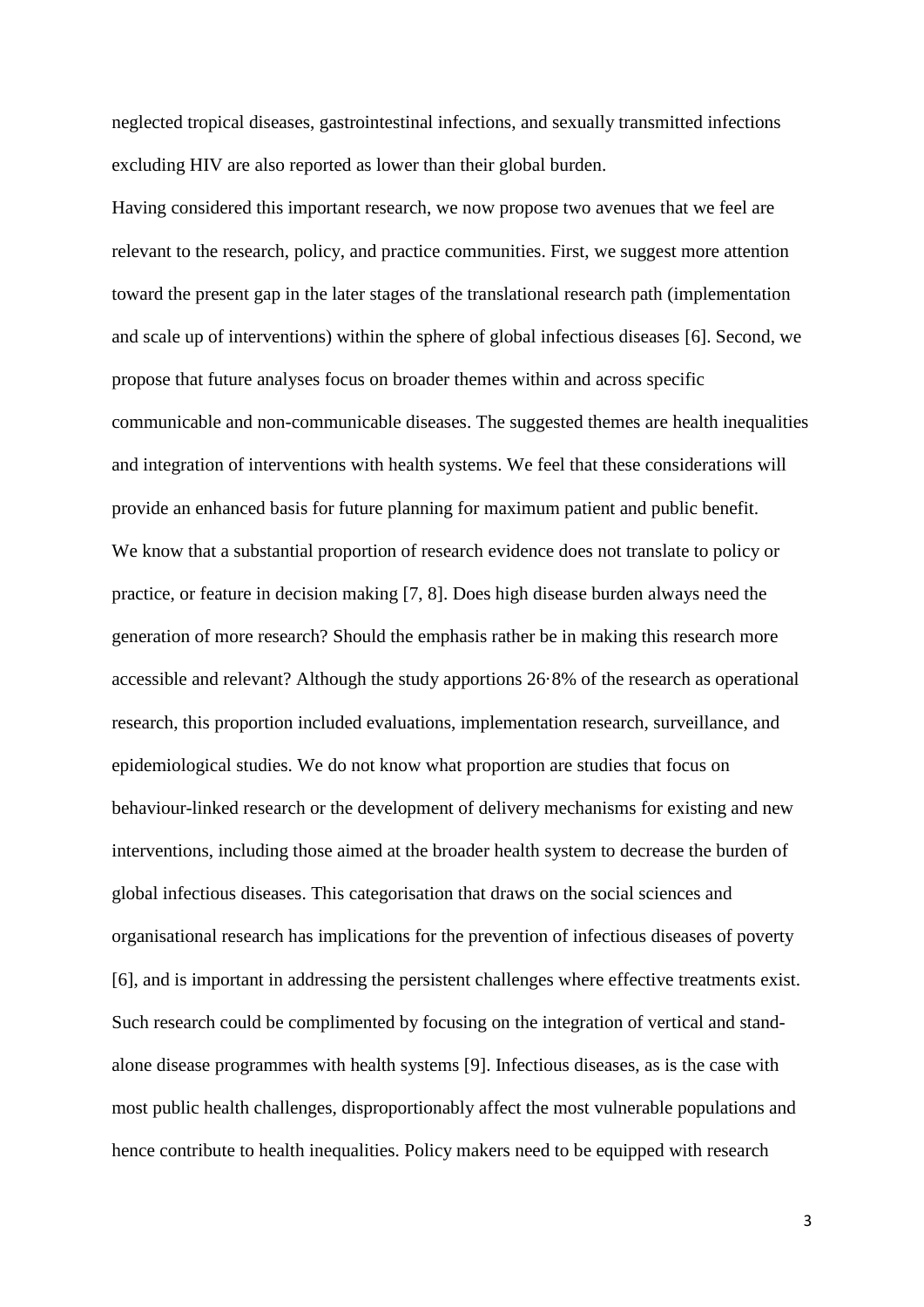knowledge about health inequalities within disease areas rather than addressing competing demands between diseases. For example, we know that an increased rate of HIV and tuberculosis are evident in people with mental health disorders, and those affected by these infectious diseases have a higher burden of mental illness [10, 11]. We particularly encourage further analysis that uses the cross-cutting theme of inequalities to analyse research investment.

#### **References**

1 Sridhar D. Who sets the global health research agenda? The challenge of multi-bifinancing. *PLoS Med* 2012; 9**:** e1001312.

2 Moran M, Guzman J, Ropars A-L, et al. Neglected disease research and development: how much are we really spending? *PLoS Med* 2009; 6**:** e1000030.

3 Moran M, Guzman J, Henderson K, et al. G-FINDER 2009. Neglected disease research & development: new time, new trends? Sydney: The George Institute for International Health. 4 Ernst K, Irwin R, Galsworthy M, McKee M, Charlesworth K, Wismar M. Difficulties of tracing health research funded by the European Union. *J Health Serv Res Policy* 2010; 15**:**  133–36.

5 Head M, Fitchett JR, Cooke MK, Wurie FB, Hayward AC, Atun R. UK investments in global infectious disease research 1997–2010: a case study. *Lancet Infect Dis* 2012; published online Nov 8. http://dx.doi.org/10.1016/S1473-3099(12)70261-X

6 WHO. Global report for research on infectious diseases of poverty. Geneva: World Health Organization on behalf of the Special Programme for Research and Training in Tropical Diseases, 2012.

7 Van Weel C. Translating research into practice—a three-paper series. *Lancet* 2003; 362**:**  1170.